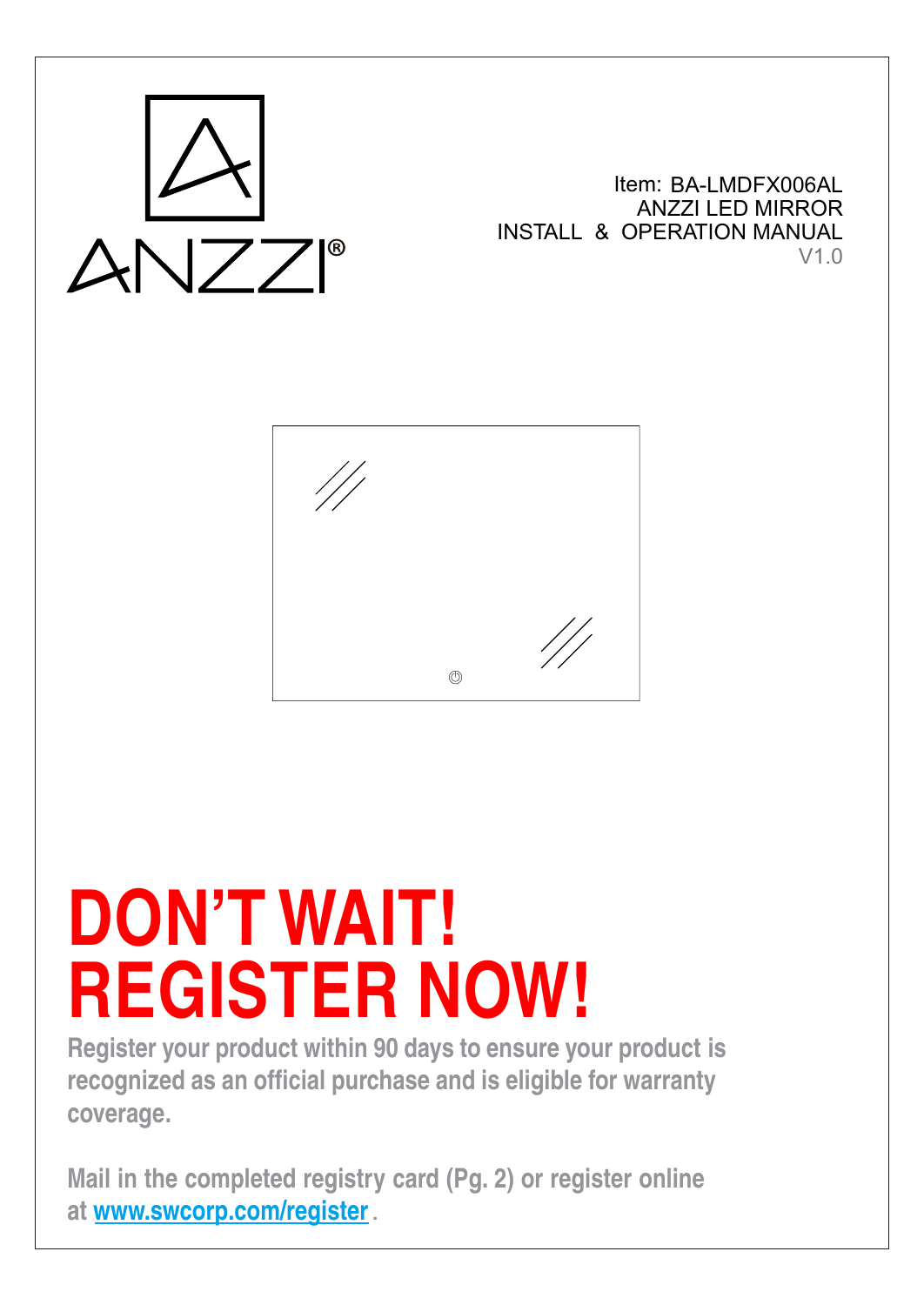

## PRODUCT REGISTRATION \*

IMPORTANT: YOUR WARRANTY WILL NOT BE RECOGNIZED UNLESS THIS CARD IS FULLY COMPLETED AND RETURNED OR ONLINE REGISTRATION IS COMPLETED.

To ensure that your warranty is registered and confirmed please do one of the following:

- **1.** Register online at www.swcorp.com/register. You will be asked to fill out the same information you would in the registration card. Registering online is fast, secure and ensures we receive your information.
- **2.** Complete, cut-out and mail the registration card below.By returning this registration card we confirm the date of purchase for your new product. This confirmation will allow us to process any warranty claims.

| <b>Product Registration Card</b> |                                                                                                                                          |  |
|----------------------------------|------------------------------------------------------------------------------------------------------------------------------------------|--|
|                                  |                                                                                                                                          |  |
|                                  |                                                                                                                                          |  |
|                                  |                                                                                                                                          |  |
| Date of Purchase                 |                                                                                                                                          |  |
|                                  |                                                                                                                                          |  |
|                                  | I have read the Owner's Manual carefully and understand and agree that any installation, operation or maintenance of the product must be |  |
|                                  | done strictly in accordance with instructions and guidelines contained in the owner's manual and installation guide.                     |  |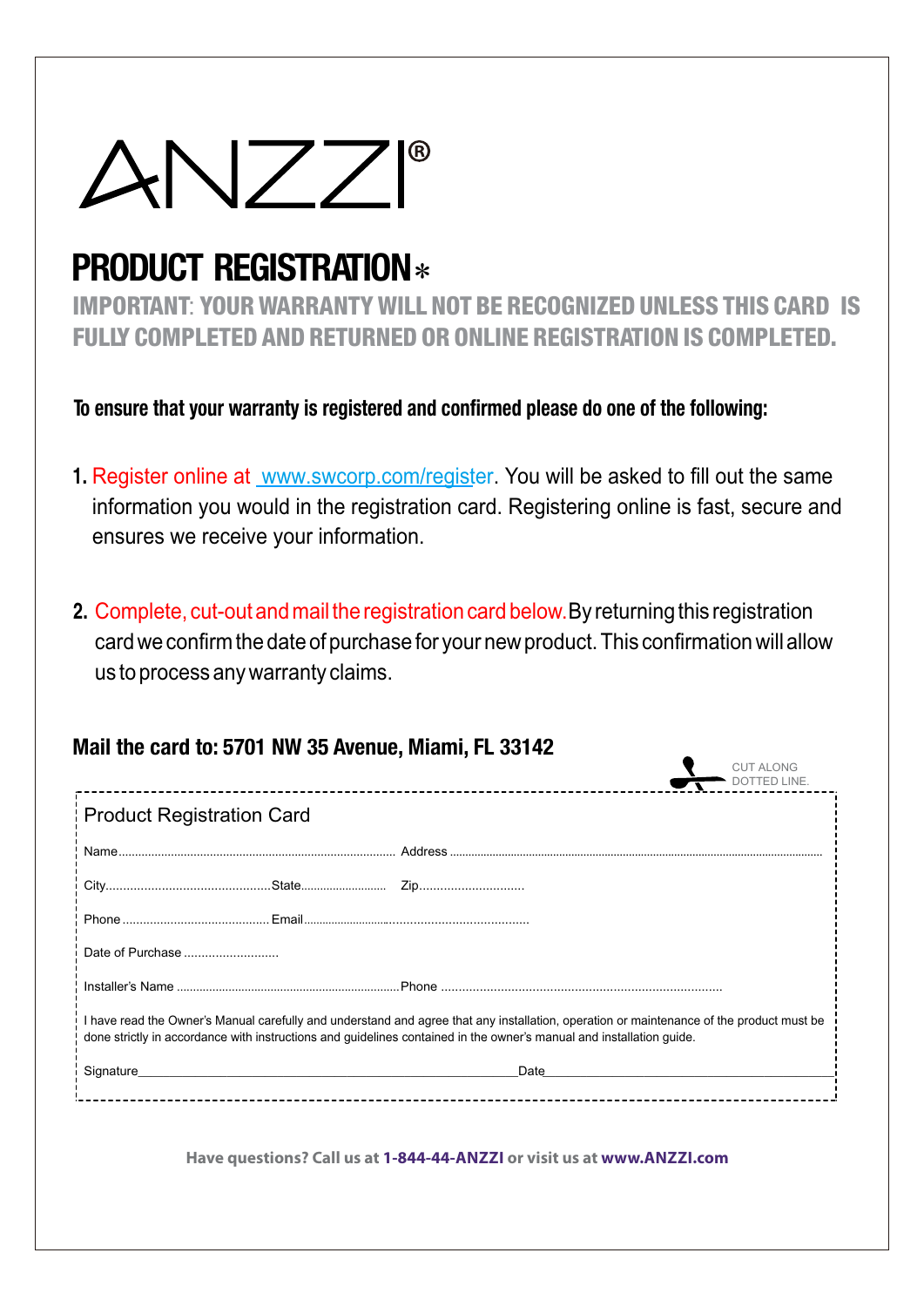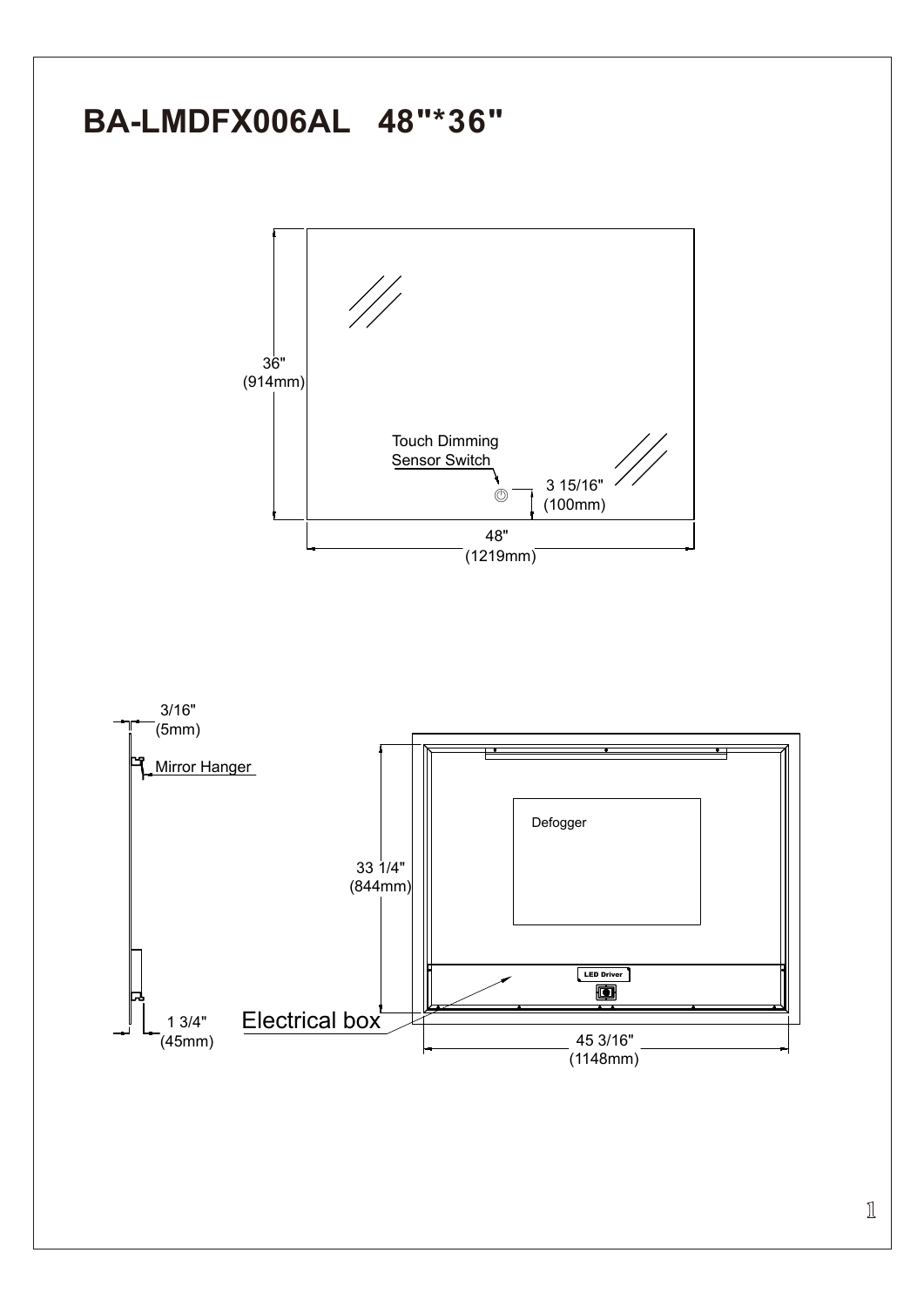# **INSTALLATION INSTRUCTIONS**<br>Apply to the below style of LED Backlit Mirror<br>
Apply to the below style of LED Backlit Mirror STALLATION INSTRUCTIONS<br>Apply to the below style of LED Backlit Mirror



FINST ALLATIUN INSTRUCTIUNS<br>Apply to the below style of LED Backlit Mirror<br>Apply to the below style of LED Backlit Mirror<br>Apply to the below style of LED Backlit Mirror<br>Apply to the below style of LED Backlit Mirror<br>Apply Apply to the below style of LED Backlit Mirror<br>
Wedness and the parts and carefully and save these instructions.<br>
Don't discard any of the packaging until you are sure that you have all of the parts and the fittings.<br>
Make Make sure power to the junction box is off before commencing installation.<br>
Make sure power to the junction box is off before commencing installation.<br>
MINENTANT<br>
→ Unpack mirror. DO NOT lay mirror on tiled or concrete su Please read carefully and save these instructions.<br>
Don't discard any of the packaging until you are sure that you have all of the parts and the fittings.<br>
Make sure power to the junction box is off before commencing inst Mirror must be packaging until you are sure that you have all of the parts and the fittings.<br>The same power to the junction box is off before commencing installation.<br>
The protected surface to prevent chipping of the corne Please read carefully and save these instructions.<br>
Don't discard any of the packaging until you are sure that you have all of the parts and the fittings.<br>
Make sure power to the junction box is off before commencing inst Please read carefully and save these instructions.<br>
Don't discard any of the packaging until you are sure that you have all of the parts and the fittings.<br> **Make sure power to the junction box is off before commencing ins** Please read carefully and save these instructions.<br>
Don't discard any of the packaging until you are sure that you have all of the parts and the fittings.<br> **Make sure power to the junction box is off before commencing ins** 

### **IMPORTANT**

- Solution and save these instructions.<br>
The discard any of the packaging until you are sure<br>
the sure power to the junction box is off before<br>
CRTANT<br>
Unpack mirror. DO NOT lay mirror on tiled or<br>
Mirror must be on protecte
- Make sure power to the junction box is off before commencing installation.<br>
IMPORTANT<br>  $\triangleright$  Unpack mirror. DO NOT lay mirror on tiled or concrete surface prior to installation.<br>
Mirror must be on protected surface to pr
- 
- 

### **INSTALLATION**

1) Unpack the LED mirror and prepare tools needed.( See Pic.1 )

2) Make sure the measurement on the carboard screw holes are matching up with aluminum base on the mirror back, then mark the screw holes according from the carboard with pencil.(See Pic.2)

- 3) Drill holes, and put in the plastic plugs, then fix the aluminum bar by screws and twisting the T shape nail to the wall.(See Pic.3&Pic.4);
- 4) Connect hardwire to power line.(Make sure the power off) (See Pic.5)
- 5) Hanging the LED mirror with aluminum bar and lock it with the anti-pull iron sheet by using the spanner provided at the fittings bag.(See Pic.5&Pic.6)

### **FUNCTION DESCRIPTION**

Touch sensor switch: Turn the light and anti-fog function by the dimmable sensor switch, see details as below:

Button:

a) Touch the button for LED light and anti-fog control;

b) Long press button for dimming. It will change the LED brightness from 10%-100%.

### **MAINTENANCE**

Wipe clean with a soft damp cloth. Apply glass cleaner to cloth and do not apply directly to mirror.

**Never use abrasive cleaners as these could damage the finish or exposed LED strips.**